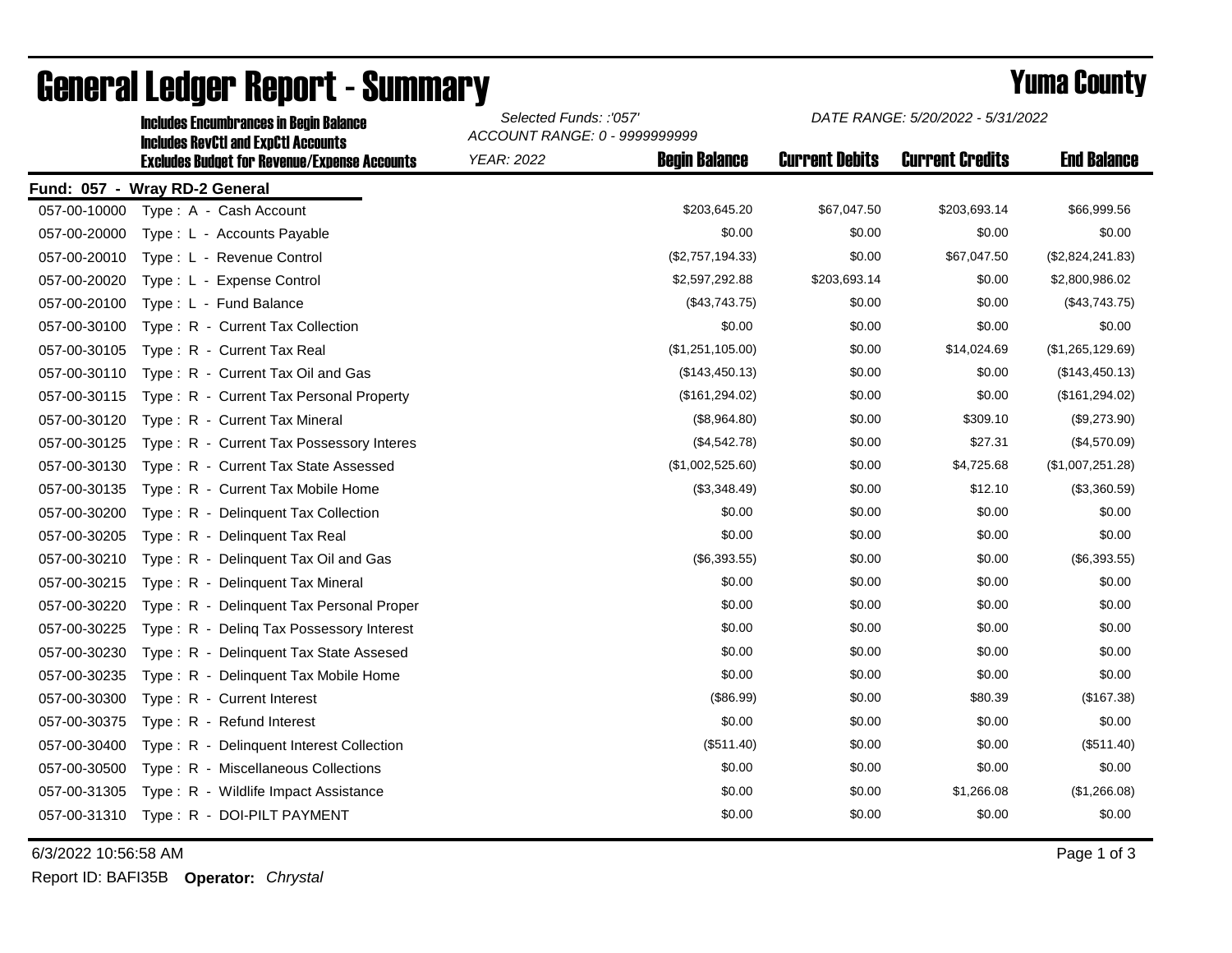| <b>Includes Encumbrances in Begin Balance</b><br><b>Includes RevCtI and ExpCtI Accounts</b> |                               | Selected Funds: :'057'<br>ACCOUNT RANGE: 0 - 9999999999 |                       | DATE RANGE: 5/20/2022 - 5/31/2022 |                    |
|---------------------------------------------------------------------------------------------|-------------------------------|---------------------------------------------------------|-----------------------|-----------------------------------|--------------------|
| <b>Excludes Budget for Revenue/Expense Accounts</b>                                         | <b>YEAR: 2022</b>             | <b>Begin Balance</b>                                    | <b>Current Debits</b> | <b>Current Credits</b>            | <b>End Balance</b> |
| - Wray RD-2 General<br><b>Fund: 057</b>                                                     |                               |                                                         |                       |                                   |                    |
| Type: R - Transfers In<br>057-00-32100                                                      |                               | \$0.00                                                  | \$0.00                | \$3.15                            | $(\$3.15)$         |
| Type: R - Auto Tax B Collection<br>057-00-33000                                             |                               | (\$131,704.11)                                          | \$0.00                | \$28,629.71                       | (\$160,333.82)     |
| Type: $R -$ Auto Tax A & F Collection<br>057-00-33100                                       |                               | (\$43,267.46)                                           | \$0.00                | \$17,969.29                       | $(\$61,236.75)$    |
| Type: X - Treasurer Fees<br>057-00-49100                                                    |                               | \$6,432.58                                              | \$47.94               | \$0.00                            | \$6,480.52         |
| Type: X - Transfer Out<br>057-00-49401                                                      |                               | \$0.00                                                  | \$0.00                | \$0.00                            | \$0.00             |
| Type: X - Checks Written / ACH Transfer<br>057-00-49500                                     |                               | \$2,590,860.30                                          | \$203,645.20          | \$0.00                            | \$2,794,505.50     |
|                                                                                             | Fund: 057 - Wray RD-2 General | (\$159,901.45)<br>Totals :                              | \$474,433.78          | \$337,788.14                      | (\$23,255.81)      |
| <b>Total Fund Revenues:</b>                                                                 | \$67.047.50                   | <b>Total Fund Expenses:</b>                             | \$203,693.14          | <b>Net Revenue Over Expense:</b>  | (\$136,645.64)     |

## General Ledger Report - Summary **Secret Express 2008 Secret Proport** - Summary